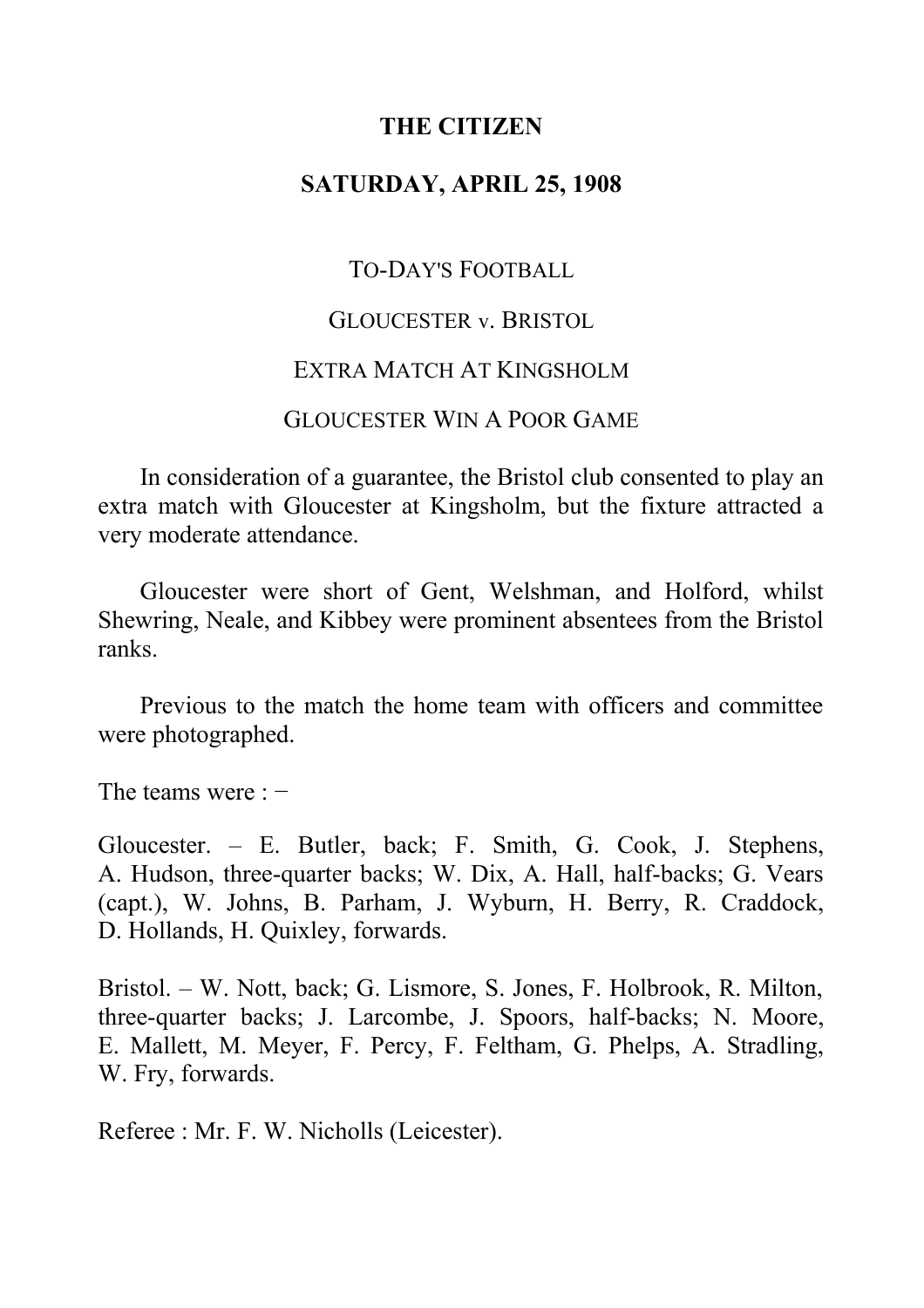#### THE GAME

The game started half an hour late, Bristol kicking off from the Dean's Walk goal. Play opened in the City half and a mistake in handling early on nearly let Bristol through. The home forwards broke away nicely from a line-out, but a promising movement was checked.

With a loose kick Bristol sent to Butler, who found touch nicely. A loose rush by Gloucester saw Nott collared in possession, and a minute later a series of exchanges left the ball with Hudson. The International ran and put in a short punt, which was charged down, and a visitor kicked to touch. A neat effort by Spoors tested Butler, who cleared a couple of opponents neatly and got in a good kick to midfield.

Centre play followed, ending in Gloucester opening out, but Stephens' pass to Hudson was forward. The Gloucester backs were again prominent with some clever interpassing, but Hudson, in trying to cut inside Nott slipped and fell to the ground.

A mark to Bristol enabled the visitors to reach the home half where Berry received from a throw out and kicked across. Frank Smith raced up touch and cleverly beat Jones for possession. Keeping the ball in play he took it past Nott, and gathering on the run he ran over with a good try. Cook failed at goal.

Resuming, Bristol had the better of the exchanges, and the home defence was taxed. Stephens legged Spoors when the latter looked dangerous, but later the visitors forced a minor from a kick over the line.

On the drop-out the Bristol backs showed up with a splendid round of passing, Lismore finally putting in a cross-kick which gave his side a good opening. Hall, however, gathered just in time and prevented a score. Bristol had all the better of subsequent play, the forwards heeling well and the backs handling smartly.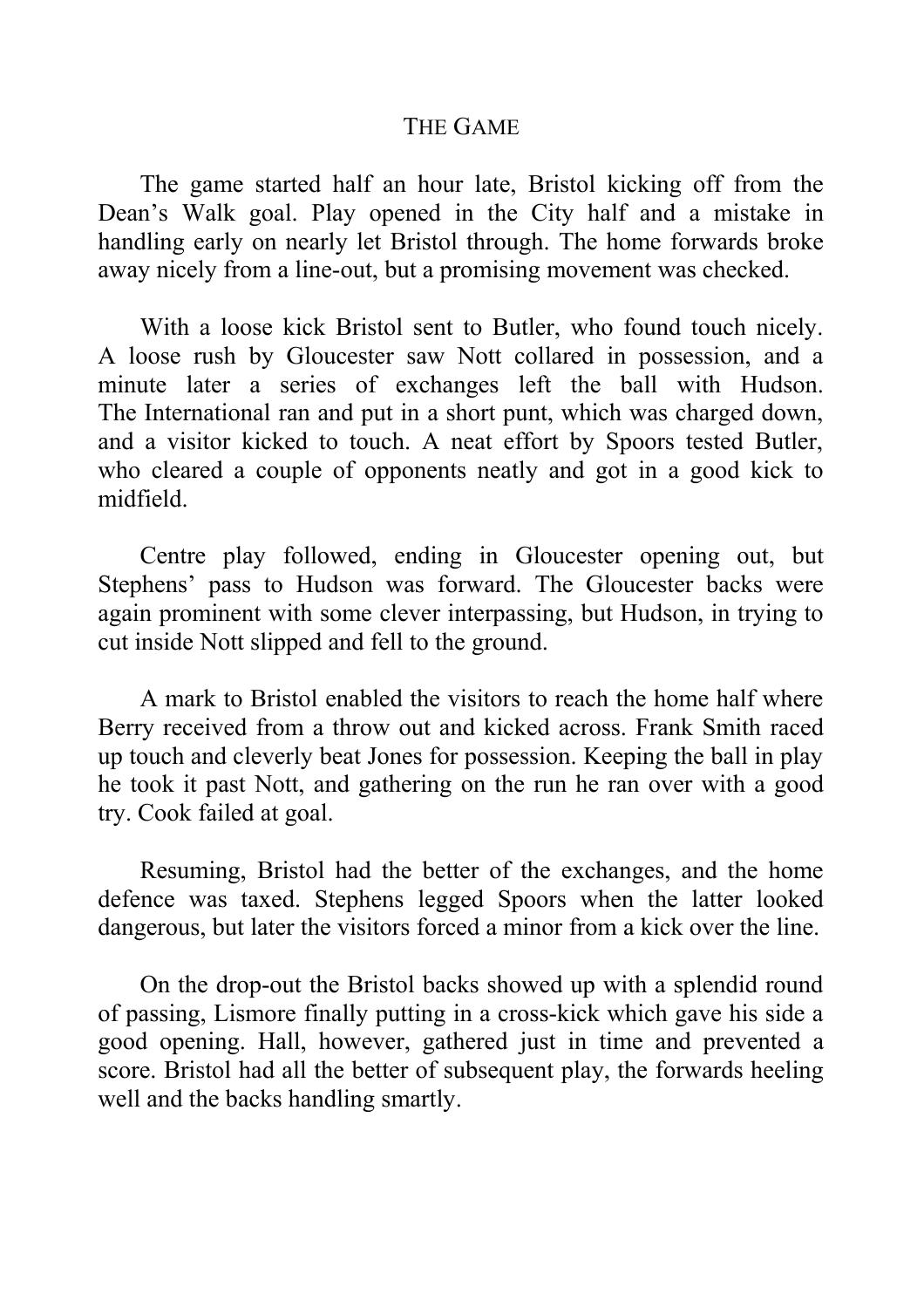Gloucester were forced to concede another minor, but on the drop-out a determined forward rush by the City took them to the opposite end. There was a good chance of a try, but a pass was intercepted, and Spoors transferred play to the Gloucester 25. Here Larcombe broke away cleverly, only being pulled down by Butler a few yards outside. The ball getting loose several Bristol players handled, and a score appeared certain. Lismore, however, was rushed off the ball, and Gloucester dribbled out of danger.

In some open play Berry and Johns were prominent, but the latter lost the ball. Hall, however, picked up, and more exchanges between the half-back, Berry and Johns, gave the vice-captain a try near the posts. Cook failed at goal.

Hudson brought off a strong run on the re-start, and Dix afterwards nearly went through on his own. Gloucester now attacked strongly, and Stephens was only pulled to touch a yard from the line. Bristol cleared luckily, and then from a shot at goal from a penalty, Bristol touched down.

Gloucester pressed smartly on the drop-out, and Hollands, after a big effort, was only tackled in the nick of time. In trying to force home an attack, Gloucester had a pass intercepted, and Bristol cleared to the centre. Here Jones brought off a capital run but lost the ball. Spoors, however, came along, and sending over the line touched down for a soft try under the posts. Nott failed at the easy place.

> HALF-TIME SCORE : Gloucester ……….......….. 2 tries Bristol ………….....………. 1 try

Gloucester re-started, and the home team at once got into a good position. Faulty play lost one or two nice openings, and a mistake by F. Smith allowed Bristol to reach more favourable quarters. Spoors made a good effort down touch, and then weak play in the line-out by the home forwards gave Bristol a fine chance. Percy picked up neatly, but was brought down a yard from the line.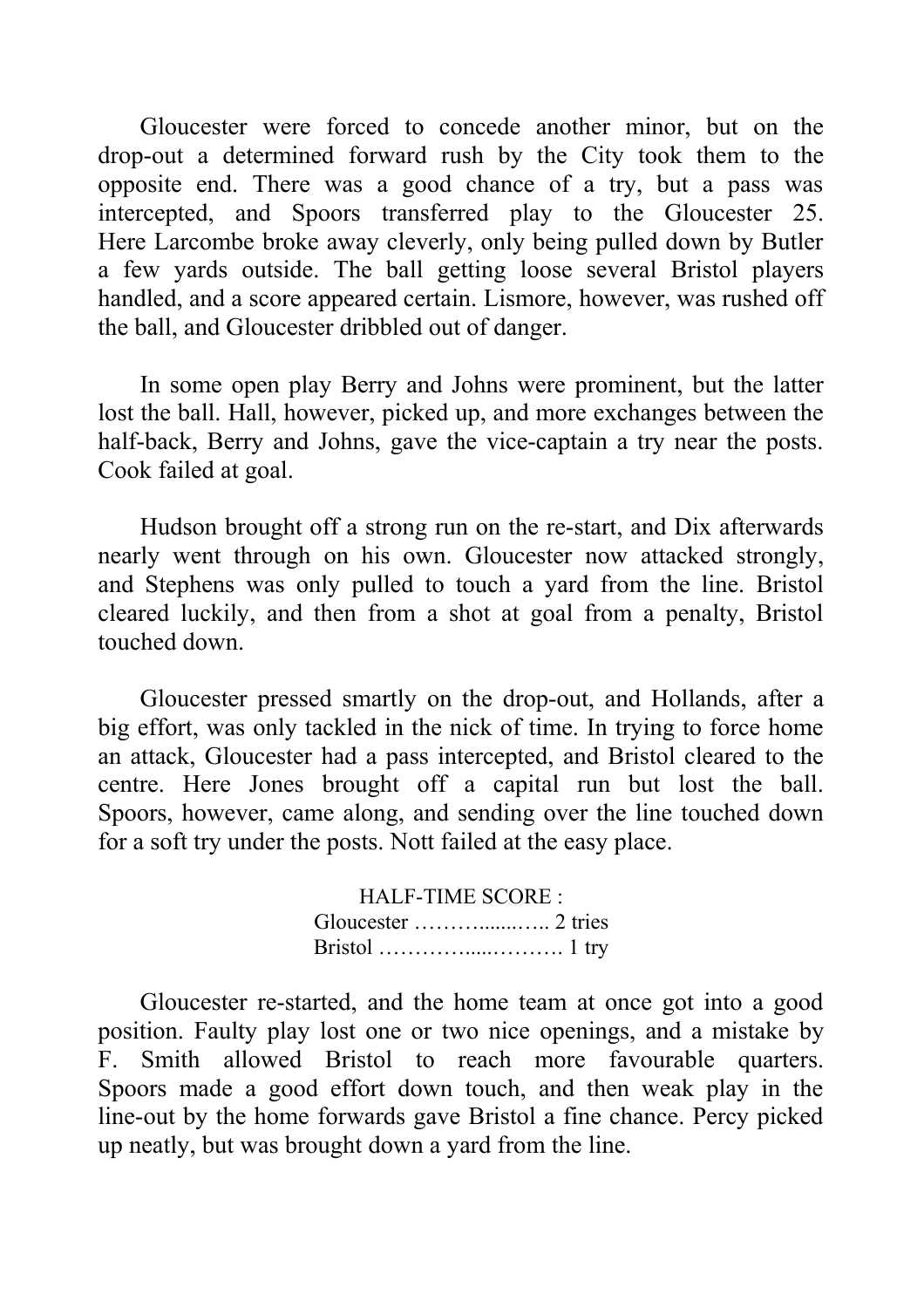Gloucester worked out gradually, but the players were very slack and made poor use of their opportunities. A fine run and kick by Spoors put Gloucester on the defence, Cook saving neatly.

Still keeping up the pressure Bristol worked hard for a score, the Gloucester tackling being very weak. Nott, from near the touch flag, made a splendid attempt to drop a goal, the ball striking one of the uprights and rebounding into play.

There was no improvement on the part of the City in subsequent play, and the game as a whole was a poor one. From a long punt by Cook, Nott fumbled on his own half, but he recovered, and beating both F. Smith and Cook who had followed up, kicked to touch finely.

Gloucester at length opened out, but Hudson, in attempting a short punt, had his kick charged down by Nott, who had a possible chance of scoring, but he hesitated and was lost.

Hollands was mainly responsible for Gloucester clearing from their line, but subsequent play was more amusing than serious.

Gloucester on two or three occasions had really fine openings, but the players fumbled the ball repeatedly to the disgust of the crowd. Eventually one pretty movement materialised, F. Smith racing over in the corner. The place kick by Cook was a failure.

Bristol, on the re-start, gained a footing in the home quarters, but Gloucester came away with a brilliant round of passing. F. Smith was the last to receive, and he ran beautifully and over the line, but he was called back for stepping into touch.

Before the end Hollands scored from a line out, and Cook added the goal points.

> RESULT : Gloucester …. 1 goal, 3 tries (14 points) Bristol …………....…… 1 try (3 points)